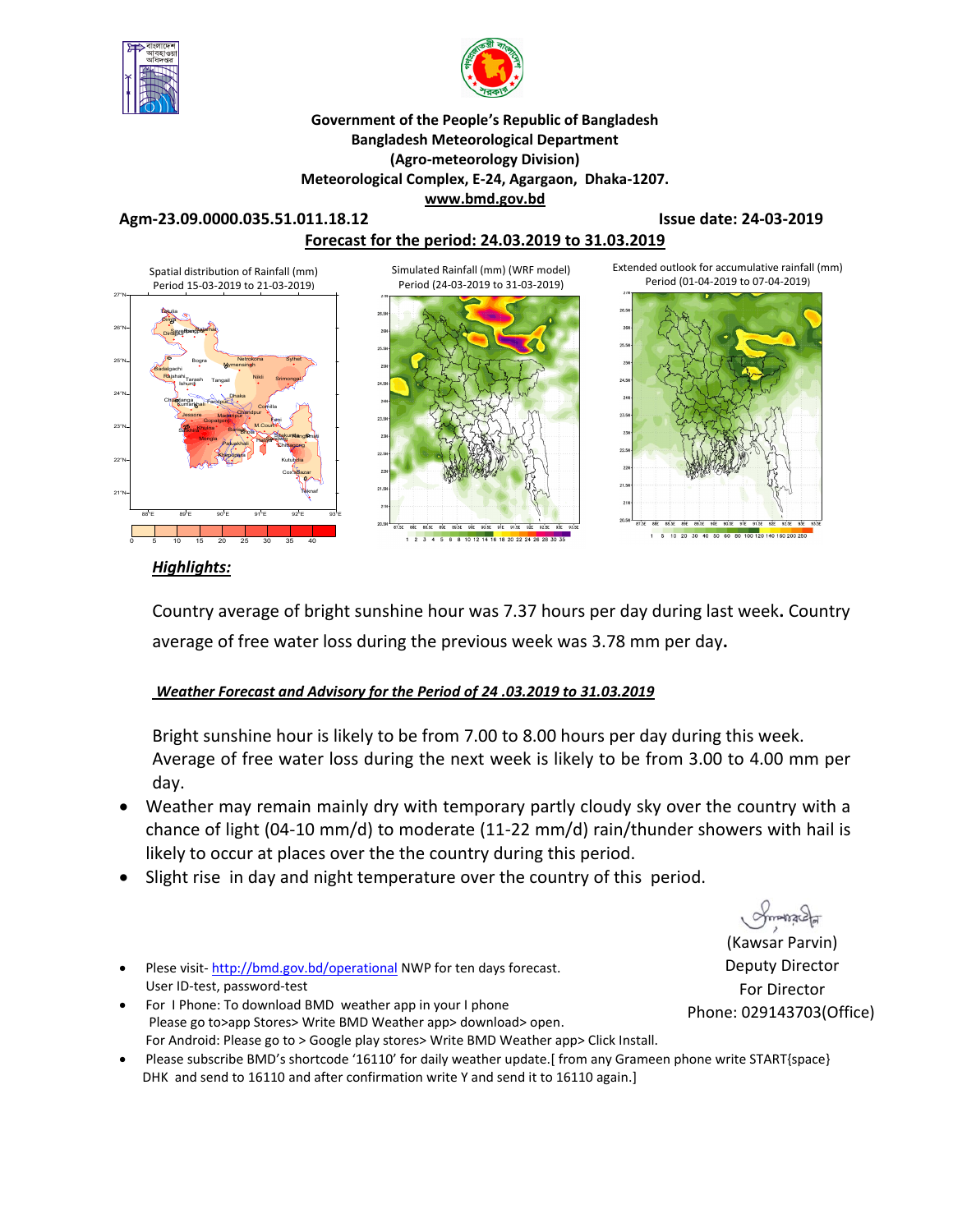## **Short Weather description Period: 15.03.2019 to 21.03.2019**

Maximum And Minimum Temperature (Range and Extreme)

| <b>Divisions</b> |      | <b>Maximum temperature</b><br>range in <sup>o</sup> C |      | <b>Highest maximum</b><br>temperature in <sup>o</sup> C |      |    |      | Minimum temperature<br>Range in <sup>o</sup> C |      |    | Lowest minimum<br>temperature in <sup>o</sup> C |      |                |
|------------------|------|-------------------------------------------------------|------|---------------------------------------------------------|------|----|------|------------------------------------------------|------|----|-------------------------------------------------|------|----------------|
| <b>Dhaka</b>     | 28.7 |                                                       | 35.5 | <sup>o</sup> C Faridpur                                 | 35.5 |    | 19.3 |                                                | 24.5 | °c | <b>Madaripur</b>                                | 19.3 | °cl            |
| Mymensingh       | 29.6 |                                                       | 33.0 | <sup>o</sup> C Mymensingh & Netrokona                   | 33.0 | °c | 18.5 |                                                | 21.2 | °c | Netrokona                                       | 18.5 | ்ட             |
| Chattogram       | 29.5 |                                                       | 35.7 | <sup>o</sup> C Sitakunda                                | 35.7 | °c | 18.2 |                                                | 25.8 | °c | Sitakunda & Rangamati                           | 18.2 | ි              |
| Sylhet           | 29.4 |                                                       | 34.6 | <sup>o</sup> C Sylhet                                   | 34.6 | °c | 17.7 |                                                | 21.7 | °c | <b>Srimongal</b>                                | 17.7 | °c∣            |
| Rajshahi         | 29.0 |                                                       | 35.8 | <sup>o</sup> C Ishurdi                                  | 35.8 | °c | 15.5 |                                                | 22.8 | °c | Rajshahi                                        | 15.5 | $\overline{c}$ |
| Rangpur          | 30.2 |                                                       | 34.0 | °C Syedpur                                              | 34.0 | ۳C | 14.0 | ۰                                              | 21.0 | °c | Tetulia                                         | 14.0 | ்ட             |
| Khulna           | 28.5 |                                                       | 35.8 | $\overline{C}$ Chuadanda                                | 35.8 | °c | 18.2 |                                                | 24.0 | °c | <b>Jashore</b>                                  | 18.2 | ្ភិ            |
| <b>Barishal</b>  | 30.6 |                                                       | 35.5 | <sup>o</sup> C Patuakhali & Khepupara                   | 35.5 | °c | 19.3 |                                                | 24.0 | °c | <b>Barishal</b>                                 | 19.3 | $^{\circ}$ cl  |

# *Rainfall analysis* and *average temperature:-* `

| Name of the<br><b>Divisions</b> | Name of the<br><b>Stations</b> | Total<br>Rainfall<br>in (mm) | Normal<br>Rainfall<br>in (mm) | Deviation<br>in%  | Total<br>Rainy<br>days | Average<br>Max<br>in% | Average<br>Min<br><b>Humidity Humidity</b><br>in % | Average<br>Max.<br>temp in $C$ | Average<br>Normal<br>Max.<br>temp in<br>℃ | Average<br>Min.<br>temp in °<br>с | Average<br>Normal<br>Min.<br>temp in<br>℃ |
|---------------------------------|--------------------------------|------------------------------|-------------------------------|-------------------|------------------------|-----------------------|----------------------------------------------------|--------------------------------|-------------------------------------------|-----------------------------------|-------------------------------------------|
| Dhaka                           | Draka                          | 001                          | 11                            | -91               | 02                     | 080                   | 36                                                 | 33.0                           | 33.4                                      | 23.5                              | 21.4                                      |
|                                 | Faridpur                       | $\infty$                     | 10 <sup>1</sup>               | $-100$            | $\infty$               | 088                   | 36                                                 | 33.4                           | 33.5                                      | 21.7                              | 20.2                                      |
|                                 | Madaripur                      | 038                          | 6                             | 533               | 01                     | $\star\star$          | $\star\star$                                       | $\star\star$                   | 33.3                                      | **                                | 20.7                                      |
|                                 | Nki                            | т                            | $\star\star$                  | $***$             | 01                     | 093                   | 51                                                 | 31.4                           | $\star\star$                              | 20.7                              |                                           |
|                                 | Tangail                        | 000                          | 5                             | ***               | $\infty$               | 084                   | 29                                                 | 329                            | 32.7                                      | 20.4                              | 19.6                                      |
|                                 | Gopalgonj                      | 020                          | $\star\star$                  | ***               | 03                     | 093                   | 42                                                 | 32.4                           |                                           | 21.6                              |                                           |
| <b>Mymensingh</b>               | Mymensingh                     | 000                          | 8                             | ***               | $\infty$               | 093                   | 53                                                 | 31.7                           | 31.6                                      | 18.1                              | 19.6                                      |
|                                 | Netrokona                      | 007                          | $\star\star$                  | ***               | 02                     | 095                   | 51                                                 | 31.5                           | $\star\star$                              | 20.3                              | $\star$                                   |
| Chattogram                      | Chattogram                     | 036                          | 10                            | ***               | 01                     | $\star\star$          | $\star\star$                                       | 321                            | 31.3                                      | 226                               | 20.9                                      |
|                                 | Sitakunda                      | $\infty$                     | 9                             | -67               | 01                     | ¥                     | $\star\star$                                       | $\star\star$                   | 31.7                                      | $\star\star$                      | 20.3                                      |
|                                 | Rangamati                      | $\infty$                     | 9                             | $-100$            | $\infty$               | 095                   | 17                                                 | 33.2                           | 326                                       | 20.0                              | 20.1                                      |
|                                 | Cox'sBazar                     | 000                          | 6                             | $-100$            | $\infty$               | 093                   | 45                                                 | 327                            | 31.7                                      | 22.9                              | 21.6                                      |
|                                 | Teknaf                         | 000                          | $\mathbf{1}$                  | $\star\star\star$ | $\infty$               | <b>**</b>             | $\star\star$                                       | $\star\star$                   | 31.3                                      | $\star\star$                      | 21.3                                      |
|                                 | Hatiya                         | 021                          | 12                            | ***               | 01                     | 100                   | 052                                                | 033                            | 31.3                                      | 021                               | 21.6                                      |
|                                 | Sandwip                        | 000                          | 5                             | $***$             | $\infty$               | 096                   | 46                                                 | 326                            | 30.8                                      | 21.8                              | 223                                       |
|                                 | Kutubdia                       | $\infty$                     | 6                             | -100              | $\infty$               | 094                   | $\infty$                                           | 320                            | 30.5                                      | 220                               | 21.5                                      |
|                                 | Feni                           | $\infty$                     | 9                             | -33               | 01                     | 095                   | 39                                                 | 33.1                           | 320                                       | 21.7                              | 21.1                                      |
|                                 | MCourt                         | 001                          | 10                            | -90               | 01                     | 075                   | 46                                                 | 33.0                           | 321                                       | 22.0                              | 21.3                                      |
|                                 | Chandpur                       | 011                          | 13                            | ***               | 02                     | 088                   | 42                                                 | 329                            | 324                                       | 23.0                              | 21.1                                      |
|                                 | Qmilla                         | 007                          | 9                             | -22               | œ                      | $\overline{096}$      | 51                                                 | 31.8                           | 31.5                                      | 224                               | 20.2                                      |
| <b>Sylhet</b>                   | Sylhet                         | т                            | 32                            | $\star\star\star$ | 01                     | 090                   | 46                                                 | 324                            | 31.1                                      | 20.8                              | 19.1                                      |
|                                 | Srimongal                      | 012                          | 18                            | -33               | œ                      | 098                   | 027                                                | 032                            | 323                                       | 017                               | 17.9                                      |
| Rajshahi                        | Raishahi                       | 000                          | 5                             | $***$             | $\infty$               | 096                   | 26                                                 | 33.8                           | 34.1                                      | 18.9                              | 18.5                                      |
|                                 | Bogura                         | 000                          | 4                             | ***               | $\infty$               | 091                   | 21                                                 | 32.9                           | 32.4                                      | 21.6                              | 19.4                                      |
|                                 | Ishurdi                        | 000                          | 3                             | ***               | $\infty$               | 093                   | 12                                                 | 34.1                           | 33.8                                      | 19.5                              | 18.8                                      |
|                                 | Badalgachi                     | 000                          | $\star\star$                  | ***               | $\infty$               | 096                   | 29                                                 | 31.8                           | $\star\star$                              | 18.9                              | $\star\star$                              |
|                                 | Tarash                         | $\infty$                     | $\star\star$                  | ***               | $\infty$               | 095                   | 039                                                | 31.2                           |                                           | 19.7                              |                                           |
| Rangpur                         | Rangpur                        | т                            | 6                             | ***               | 01                     | 087                   | 34                                                 | 31.8                           | 30.9                                      | 18.5                              | 17.6                                      |
|                                 | Dinajpur                       | $\infty$                     | $\overline{4}$                | ***               | $\infty$               | 084                   | 28                                                 | 32.4                           | 31.6                                      | 18.0                              | 17.7                                      |
|                                 | Sayedpur                       | $\infty$                     | $\star\star$                  | ***               | 87                     | 032                   | 32                                                 | 32.9                           | $\star\star$                              | 17.8                              |                                           |
|                                 | Rajarhat                       | 000                          | $\star\star$                  | ***               | œ                      | 094                   | 40                                                 | 31.7                           | $\star\star$                              | 17.0                              | $\star\star$                              |
|                                 | Tetulia                        | 000                          | $\star\star$                  | ***               | $\infty$               | 090                   | 25                                                 | 31.6                           | $\star\star$                              | 16.4                              | $\star\star$                              |
|                                 | Dimia                          | т                            | **                            | ***               | 01                     | $\overline{000}$      | $\overline{32}$                                    | $\overline{32.1}$              | $\star\star$                              | 17.1                              |                                           |
| Khulna                          | Khulna                         | 045                          | 7                             | 543               | œ                      | 094                   | 046                                                | 033                            | 33.8                                      | 022                               | 21.0                                      |
|                                 | Mongla                         | 013                          | $\star\star$                  | $***$             | œ                      | 095                   | 46                                                 | 33.4                           | **                                        | 22.0                              | $\star\star$                              |
|                                 | Jashore                        | 017                          | 10 <sup>1</sup>               | ***               | œ                      | $\star\star$          | $\star\star$                                       | $\star\star$                   | 34.2                                      | $\star\star$                      | 20.1                                      |
|                                 | Chuadanga                      | $\infty$                     | 4                             | $-100$            | $\infty$               | 091                   | 28                                                 | 34.0                           | 34.5                                      | 20.6                              | 19.4                                      |
|                                 | Satkhira                       | 037                          | $\overline{a}$                | 825               | œ.                     | 096                   | 42                                                 | 324                            | 33.8                                      | 21.1                              | 21.1                                      |
|                                 | Kumarkhali                     | $\overline{\infty}$          | $\star\star$                  | ***               | $\overline{8}$         | $\overline{Q}$        | $\overline{19}$                                    | 33.6                           | ¥                                         | 21.7                              |                                           |
| <b>Barishal</b>                 | Barisal                        | 002                          | 6                             | -67               | œ.                     | 097                   | 42                                                 | 33.2                           | 33.1                                      | 21.2                              | 20.8                                      |
|                                 | Bhola                          | $\infty$                     | 7                             | $-100$            | $\infty$               | 096                   | 44.0                                               | 33.2                           | 32.5                                      | 19.1                              | 21.6                                      |
|                                 | <b>Patuakhali</b>              | 001                          | 3                             | -67               | œ                      | 096                   | 43                                                 | 34.0                           | 329                                       | 22.4                              | 21.5                                      |
|                                 | Khepupara                      | 004                          | $\overline{\mathbf{r}}$       | 0                 | œ.                     | 097                   | 45                                                 | 33.5                           | 323                                       | 22.0                              | 22.2                                      |
|                                 |                                |                              |                               |                   |                        |                       |                                                    |                                |                                           |                                   |                                           |

Analyses contained in this bulletin are based on preliminary \* un-checked data. \*\* Data not received. \*\*\* Data not available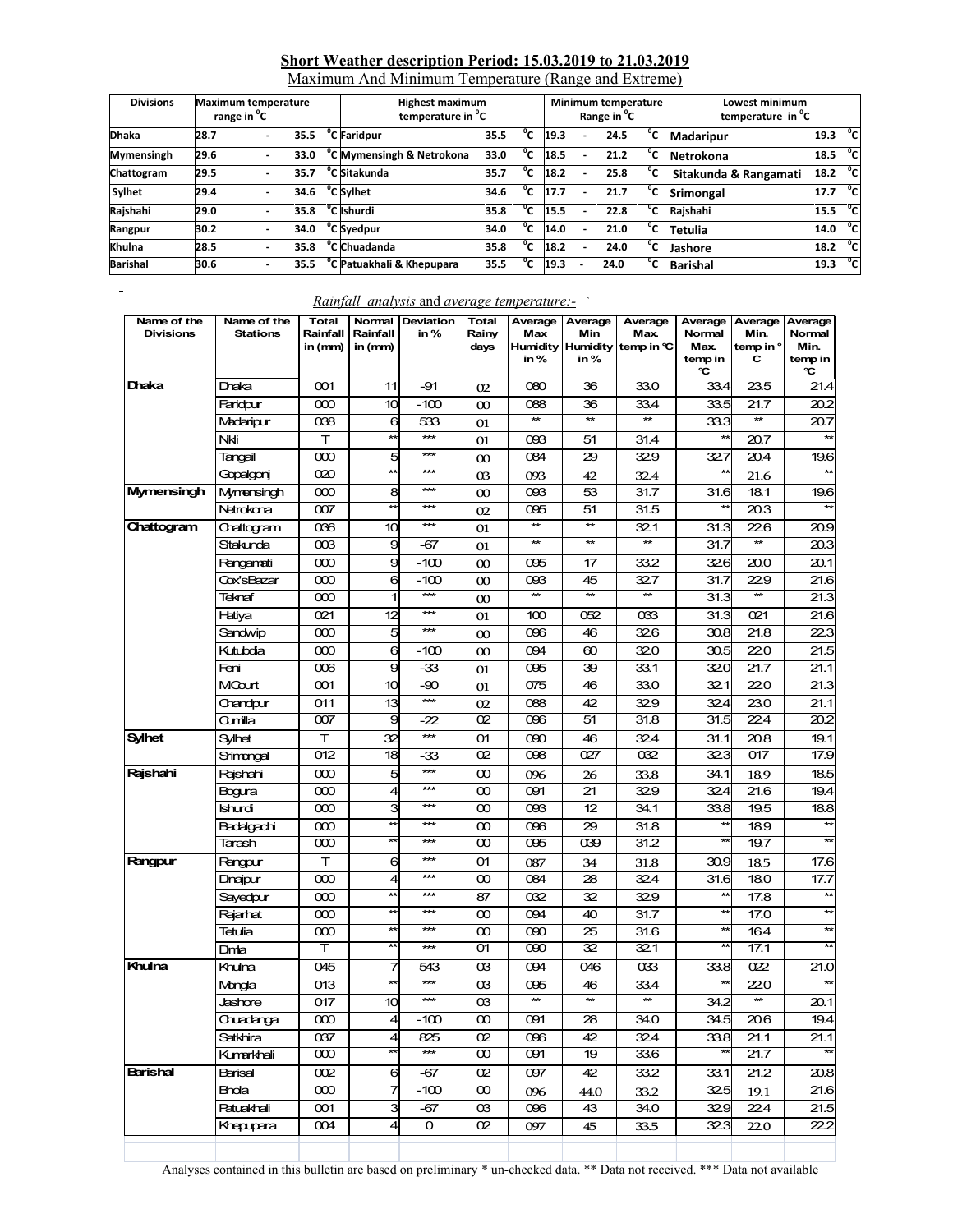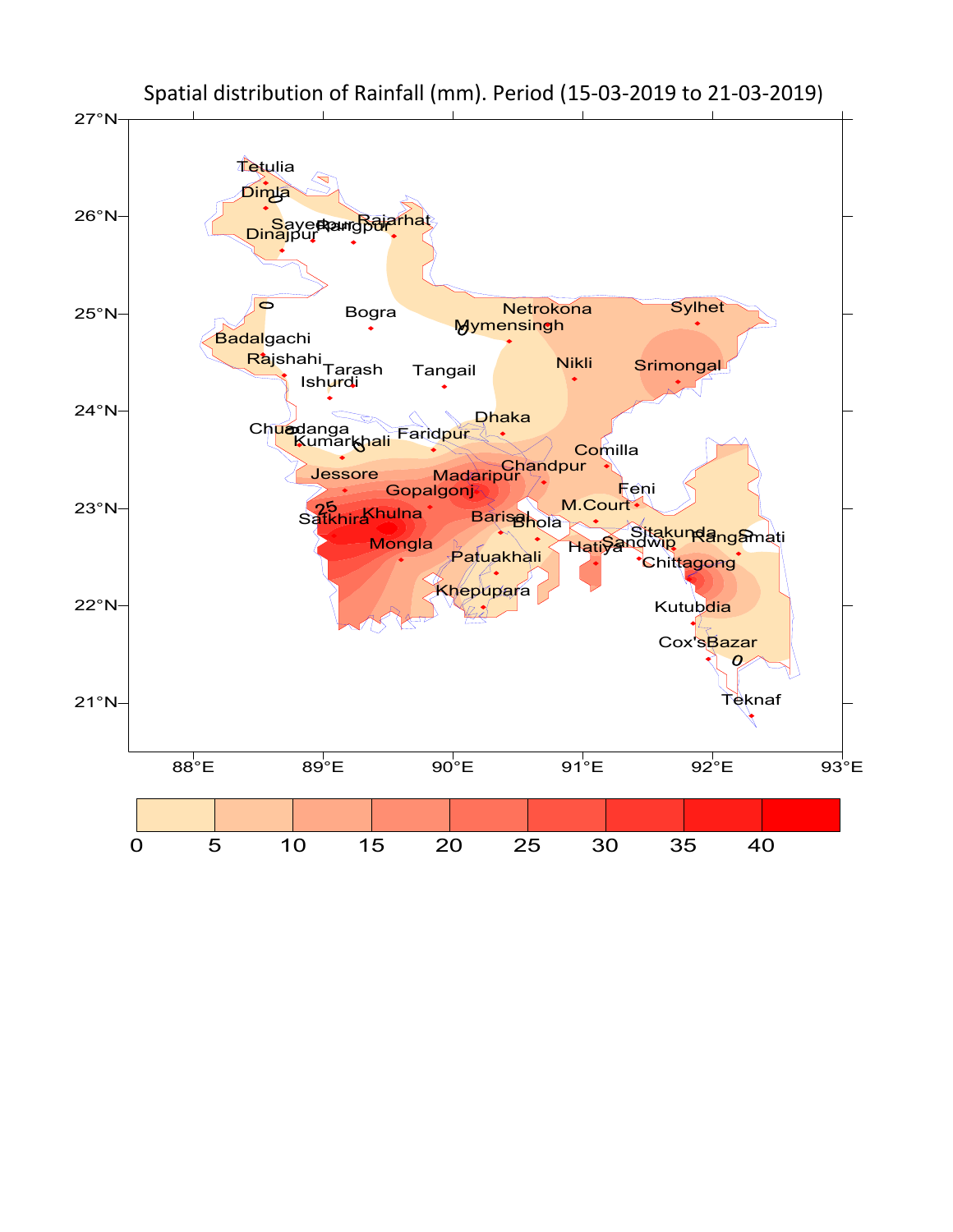



## গণপ্রজাতন্ত্রী বাংলাদেশ সরকার বাংলাদেশ আবহাওয়া অধিদপ্তর কৃষি আবহাওয়া মহাশাখা আবহাওয়া ভবন, ই-২৪, আগারগাঁও, ঢাকা-১২০৭। www.bmd.gov.bd

#### এজিএম-২৩.০৯.০০০০.০৩৫.৫১.০১১.১৮.১২

তারিখ: ২৪-০৩-২০১৯ খিঃ

পূর্বাভাসের সময়কাল: ২৪-০৩-২০১৯ থেকে ৩১-০৩-২০১৯

Extended outlook for accumulative rainfall (mm) Period (01-04-2019 to 07-04-2019) 60 80 100 120 140 160 200 25

Spatial distribution of Rainfall (mm) Period 15-03-2019 to 21-03-2019)



Simulated Rainfall (mm) (WRF model) Period (24-03-2019 to 31-03-2019)





প্ৰধান বৈ<u>শিষ্ট্য সমূহঃ-</u>

গত সপ্তাহে দেশের দৈনিক উজ্জ্বল সূর্যকিরণ কালের গড় ৭.৩৭ ঘন্টা ছিল । গত সপ্তাহে দেশের দৈনিক বাষ্পীভবনের গড ৩.৭৮ মিঃ মিঃ ছিল।

# আবহাওয়ার পূর্বাভাসঃ ২৪-০৩-২০১৯ থেকে ৩১-০৩-২০১৯ খ্রিঃ পর্যন্ত।

এ সপ্তাহে দৈনিক উজ্জ্বল সূর্য কিরণ কাল ৭.০০ থেকে ৮.০০ ঘন্টার মধ্যে থাকতে পারে ।

আগামী সপ্তাহের বাম্পীভবনের দৈনিক গড় ৩.০০ মিঃ মিঃ থেকে ৪.০০ মিঃ মিঃ থাকতে পারে।

- এ সময়ে সারাদেশের আকাশ আংশিক মেঘলাসহ আবহাওয়া প্রধানতঃ শুষ্ক থাকতে পারে। সেইসাথে দেশের কিছু কিছু স্থানে হাল্কা (০৪-১০ মি. মি./প্রতিদিন) থেকে মাঝারি (১১-২২ মি. মি./প্রতিদিন) ধরণের শিলাসহ বৃষ্টি/ বজ্রবৃষ্টি হতে পারে।
- এ সময়ে সারাদেশের দিন ও রাতের তাপমাত্রা সামান্য বৃদ্ধি পেতে পারে।
- Plese visit-http://bmd.gov.bd/operational NWP for ten days forecast. User ID-test, password-test
- For I Phone: To download BMD weather app in your I phone Please go to>app Stores> Write BMD Weather app> download> open. For Android: Please go to > Google play stores> Write BMD Weather app> Click Install.
- Please subscribe BMD's shortcode '16110' for daily weather update. [ from any Grameen phone write START{space} DHK and send to 16110 and after confirmation write Y and send it to 16110 again. ]

Smanacla

(কাওসার পারভীন) উপপরিচালক পরিচালকের পক্ষে টেলিফোন: ০২৯১৪৩৭০৩ (অফিস)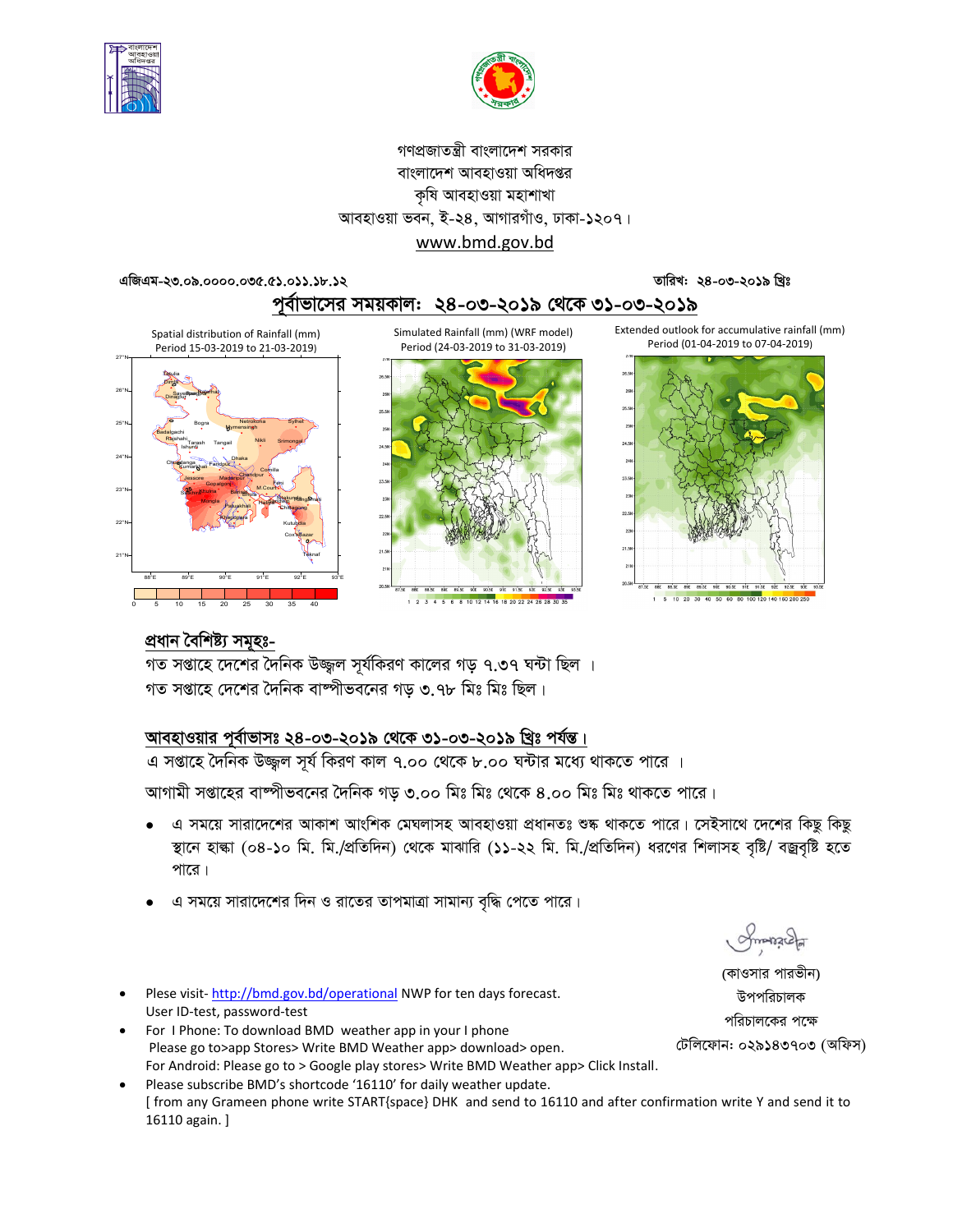# <u> আবহাওয়া বিবরণী, সমূহ ১৫-০৩-২০১৯ থেকে ২১-০৩-২০১৯</u>

| বিভাগ     | সর্বোচ্চ তাপমাত্রার পরিসর |                          |      |                | সৰ্বোচ্চ তাপমাত্ৰা ° সেঃ |      |                    |                  | সর্বনিম্ন তাপমাত্রার পরিসর °সেঃ |      |                | সৰ্বনিম্ন তাপমাত্ৰা °সেঃ |      |                |
|-----------|---------------------------|--------------------------|------|----------------|--------------------------|------|--------------------|------------------|---------------------------------|------|----------------|--------------------------|------|----------------|
| ঢাকা      | ২৮.৭                      |                          |      | ৩৫.৫ ° সেঃ     | ফরিদপর                   | ৩৫.৫ |                    | $^\circ$ মেঃ১৯.৩ | $\overline{\phantom{0}}$        | ২৪.৫ | $^{\circ}$ সেঃ | মাদারীপর                 | ১৯.৩ | $^{\circ}$ সেঃ |
| ময়মনসিংহ | ২৯.৬                      |                          | 00.0 | $^{\circ}$ সেঃ | ময়মনসিংহ ও নেত্রকোনা    | ৩৩.০ | $^{\circ}$ সেঃ১৮.৫ |                  |                                 | ২১.২ | সেঃ            | নেত্ৰকোনা                | ১৮.৫ | $^{\circ}$ সেঃ |
| চউগ্ৰাম   | ২৯.৫                      | -                        |      | ৩৫.৭ ° সেঃ     | সিতাকণ্ড                 | ৩৫.৭ | $^{\circ}$ সেঃ১৮.২ |                  | $\overline{\phantom{a}}$        | ২৫.৮ | $^{\circ}$ সেঃ | সীতাকুণ্ড ও রাঙ্গামাটি   | ১৮.২ | $^{\circ}$ সেঃ |
| সিলেট     | ২৯.৪                      |                          | ৩৪.৬ | $^{\circ}$ সেঃ | সিলেট                    | ৩৪.৬ | $^{\circ}$ সেঃ১৭.৭ |                  | $\overline{\phantom{a}}$        | ২১.৭ | ۰<br>সেঃ       | শ্ৰীমঙ্গল                | ১৭.৭ | $^{\circ}$ সেঃ |
| রাজশাহী   | ২৯.০                      |                          | ৩৫.৮ | $^{\circ}$ সেঃ | ঈশ্বরদী                  | ৩৫.৮ | $^{\circ}$ সেঃ১৫.৫ |                  | $\overline{\phantom{a}}$        | ২২.৮ | $^{\circ}$ সেঃ | রাজশাহী                  | ১৫.৫ | $^{\circ}$ সেঃ |
| রংপুর     | ৩০.২                      |                          | 0.8c | $^{\circ}$ সেঃ | সৈয়দপর                  | 0.8c | $^{\circ}$ সেঃ১৪.০ |                  | $\overline{\phantom{a}}$        | ২১.০ | $^{\circ}$ সেঃ | তেঁতলিয়া                | 58.0 | $^{\circ}$ সেঃ |
| খুলনা     | ২৮.৫                      | $\overline{\phantom{0}}$ | ৩৫.৮ | $^{\circ}$ সেঃ | চয়াডাঙ্গা               | ৩৫.৮ | $^{\circ}$ সেঃ১৮.২ |                  | $\overline{\phantom{a}}$        | ২8.० | ۰<br>সেঃ       | যশোর                     | ১৮.২ | $^{\circ}$ সেঃ |
| বরিশাল    | ৩০.৬                      |                          |      | ৩৫.৫ ° সেঃ     | পটয়াখালী ও খেপপাডা      | ৩৫.৫ | $^{\circ}$ সেঃ১৯.৩ |                  | $\overline{\phantom{a}}$        | २8.० | $^{\circ}$ সেঃ | বরিশাল                   | ১৯.৩ | $^{\circ}$ সেঃ |

# বৃষ্টিপাত বিশ্লেষন এবং স্বাভাবিক তাপমাত্ৰা

| বিভাগেৰাম | স্টেশনেৰাম     | মোট                  |                      | স্বাভাবিৰ বিছ্যুষ্ঠি⁄) | মোট               | সৰ্বোচ্ছাড়      | সর্বোনিম্ন      | গড়সৰ্বোচ্চ            | গড                  | সৰ্বনিম্ন      | সৰ্বনিম্ন                |
|-----------|----------------|----------------------|----------------------|------------------------|-------------------|------------------|-----------------|------------------------|---------------------|----------------|--------------------------|
|           |                | রৃষ্টিপাত<br>(মিঃমিঃ | রৃষ্টিপাত<br>(মিঃমিঃ |                        | র়ষ্টিপাতে<br>দিন | আৰ্দ্ৰতা<br>(%)  | আৰ্দ্ৰতা        | তাপমাত্রা<br>(ডিগ্রীস) | ষভাবিক<br>তাপমাত্রা | গড<br>তাপমাত্র | ষাভাবিব<br>গড            |
|           |                |                      |                      |                        |                   |                  | (%)             |                        | (ডিগ্ৰী             | (ডিগ্ৰী        | তাপমাল্লা                |
|           |                |                      |                      |                        |                   |                  |                 |                        | সে)                 | সে)            | ডিগ্ৰীস)                 |
| ঢাকা      | ঢাকা           | 016                  | 12                   | 33                     | 01                | 092              | 39              | 31.6                   | 31.9                | 20.7           | 20.0                     |
|           | ফরিদপুর        | $\infty$             | 8                    | $-88$                  | 01                | 096              | 52              | 31.8                   | 31.9                | 19.4           | 18.9                     |
|           | —<br>মাদারীপুর | $\infty$             | 6                    | $-100$                 | $\infty$          | 097              | 32              | 228                    | 322                 | 19.1           | 19.3                     |
|           | নিকলী          | $\infty$             | $\star$              | $**$                   | 01                | 095              | 49              | 29.9                   | $\star\star$        | 18.4           |                          |
|           | টাঙ্গাইল       | T                    | 9                    | ***                    | 01                | 092              | 31              | 31.6                   | 31.3                | 18.3           | 18.3                     |
|           | গোপালগঞ্জ      | $\infty$             |                      | ***                    | $\infty$          | 095              | 41              | 31.3                   |                     | 20.5           |                          |
| ময়মনসিংহ | ময়মনসিংহ      | $\infty$             | 8                    | ***                    | $\infty$          | 094              | 43              | 30.2                   | 30.5                | 18.1           | 18.2                     |
|           | নেত্ৰকোনা      | $\infty$             |                      | $***$                  | $\infty$          | 096              | 49              | 29.6                   | $\star\star$        | 17.5           | $\overline{a}$           |
| চউগ্ৰাম   | চউগ্ৰাম        | T                    | 3                    | $**$                   | 01                | $\star\star$     | $\star\star$    | 031                    | 30.4                | 021            | 19.7                     |
|           | সীতাকুন্ড      | 001                  | 3                    | -67                    | 01                | 099              | 33              | 31.9                   | 31.0                | 19.5           | 19.0                     |
|           | রাঙ্গামাটি     | 002                  | 3                    | -33                    | 01                | 071              | 24              | 31.5                   | 32.0                | 18.4           | 19.1                     |
|           | কক্সবাজার      | $\infty$             | 3                    | $-100$                 | $\infty$          | 094              | 51              | 30.5                   | 31.1                | 20.3           | 20.4                     |
|           | টেকনাফ         | $\infty$             | 1                    | $**$                   | $\infty$          | $\star\star$     | $\star\star$    | $\star\star$           | 30.8                | $\star\star$   | 20.1                     |
|           | হাতিয়া        | т                    | 3                    | $***$                  | 01                | 100              | 062             | ൽ                      | 30.5                | 021            | 20.2                     |
|           | সন্দ্বীপ       | $\infty$             | 5                    | ***                    | $\infty$          | 099              | 56              | 30.9                   | 29.9                | 20.8           | 21.1                     |
|           | কুতুবদীয়া     | $\infty$             | 3                    | $-100$                 | $\infty$          | 095              | 63              | 29.4                   | 29.9                | 20.3           | 20.5                     |
|           | ফেনী           | $\infty$             | 8                    | $-100$                 | $\infty$          | 096              | 45              | 31.2                   | 31.2                | 19.8           | 19.8                     |
|           | মাইজদীকাৰ্ট    | 001                  | 5                    | $-80$                  | 01                | 099              | 50              | 31.4                   | 31.2                | 21.1           | 19.5                     |
|           | চাঁদপুর        | $\infty$             | 6                    | $\star\star\star$      | O <sub>2</sub>    | 096              | 49              | 31.4                   | 31.2                | 20.9           | 19.9                     |
|           | কুমিল্লা       | $\overline{3}$       | 8                    | -88                    | 01                | $\overline{098}$ | 55              | $\overline{29.7}$      | 30.6                | 19.9           | 19.2                     |
| সিলেট     | সিলেট          | œз                   | 17                   | $-82$                  | O <sub>2</sub>    | œю               | 38              | 29.2                   | 30.7                | 18.2           | 18.3                     |
|           | শ্ৰীমঙ্গল      | $\infty$             | 13                   | $-100$                 | $\infty$          |                  |                 | 031                    | 31.2                | 016            | 16.8                     |
| রাজশাহী   | রাজশাহী        | 016                  | 3                    | $***$                  | 01                | 098              | 30              | 32.0                   | 322                 | 16.3           | 17.1                     |
|           | বগুডা          | $\infty$             | 6                    | $***$                  | $\infty$          | 092              | 24              | 31.5                   | 31.0                | 18.1           | 18.2                     |
|           | ঈশ্বরদী        | т                    | 5                    | $***$                  | 01                | 098              | 19              | 323                    | 320                 | 16.4           | 17.2                     |
|           | বদলগাছী        | $\infty$             |                      | ***                    | $\infty$          | 097              | 30              | 30.5                   |                     | 16.8           |                          |
|           | তাডাশ          | $\infty$             |                      | $***$                  | 01                | 098              | 029             | ൽ                      | $\star\star$        | 018            | $**$                     |
| রংপুর     | রংপুর          | $\infty$             | 5                    | $-100$                 | $\infty$          | 091              | 34              | 30.5                   | 29.7                | 15.9           | 16.5                     |
|           | দিনাজপুর       | $\infty$             | 3                    | $***$                  | $\infty$          | œз               | 29              | 26.9                   | 30.3                | 15.0           | 16.6                     |
|           | সৈয়দপুর       | $\infty$             |                      | ***                    | $\infty$          | 092              | 31              | 31.2                   | $\star\star$        | 15.0           | $**$                     |
|           | রাজারহাট       | $\infty$             |                      | ***                    | $\infty$          | 096              | 37              | 30.0                   | $\star\star$        | 14.2           | $\star\star$             |
|           | ভেতুলিয়া      | $\infty$             |                      | $**$                   | $\infty$          | œз               | 33              | 29.6                   | $\star\star$        | 14.6           | $**$                     |
|           | ডিমলা          | $\infty$             |                      | ***                    | $\infty$          | 092              | $\overline{37}$ | 30.2                   | $\star\star$        | 15.2           | $\star\star$             |
| থুলনা     | খ়লনা          | $\infty$             | 4                    | -100                   | $\infty$          | 094              | 045             | 032                    | 32.5                | 022            | 19.7                     |
|           | মংলা           | $\infty$             |                      | $***$                  | $\infty$          | 098              | 45              | 324                    |                     | 21.6           |                          |
|           | যশোর           | $\infty$             | 7                    | $***$                  | $\infty$          | 094              | 42              | 323                    | 32.8                | 19.1           | 18.7                     |
|           | চুয়াডাঙ্গা    | $\infty$             | З                    | $-100$                 | $\infty$          | 095              | 34              | 323                    | 32.7                | 17.6           | 18.1                     |
|           | সাতক্ষীরা      | $\infty$             | 6                    | $-100$                 | $\infty$          | 098              | 24              | 31.8                   | 32.5                | 20.6           | 20.0                     |
|           | কুমারখালী      | $\infty$             |                      | $***$                  | $\infty$          | 096              | 21              | 31.7                   | $\star\star$        | 19.0           | $\overline{\phantom{a}}$ |
| বরিশাল    | বরিশাল         | $\infty$             | 11                   | $-100$                 | $\infty$          | 099              | 42              | 322                    | 32.0                | 20.5           | 19.7                     |
|           | ভোলা           | 015                  | 4                    | 275                    | 01                | 098              | 53              | 31.1                   | 31.6                | 21.1           | 20.5                     |
|           | পটুয়াথালী     | $\infty$             | 4                    | $-100$                 | $\infty$          | 099              | 51              | 323                    | 32.0                | 22.2           | 20.3                     |
|           | খেপুপাড়া      | $\infty$             | 10                   | $-100$                 | $\infty$          | 099              | 53              | 31.9                   | 31.5                | 21.4           | 20.8                     |

N.B .Analyses contained in this bulletin are based on preliminary \* un-checked data. \*\* Data not received. \*\*\* Data not available.